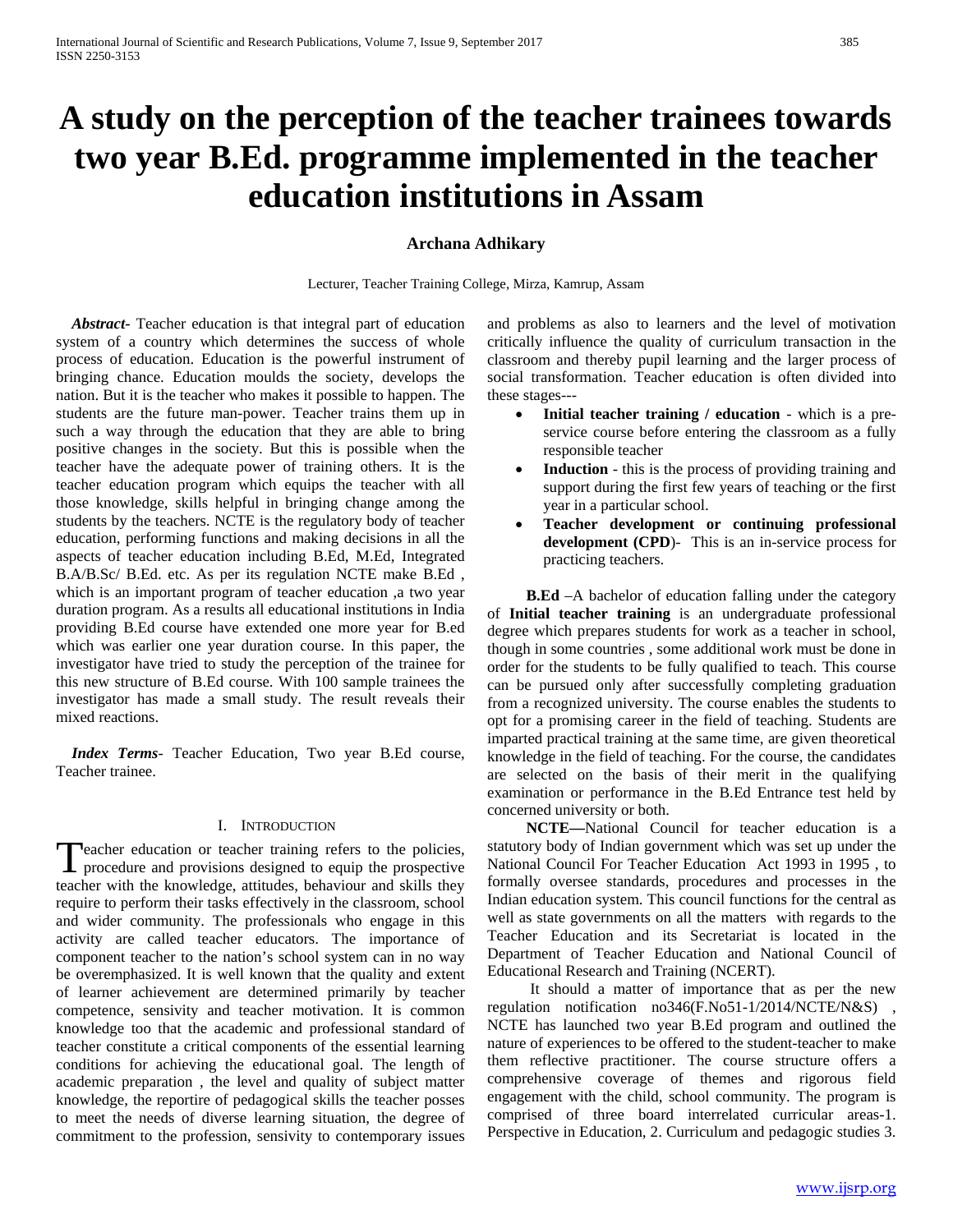Engagement with the field. All the courses include in-built field basedunit of study and projects along with theoretical inputs from an interdisciplinary perspective. Engagement with the field in the curricular components that is meant to holistically link all he courses across the program as well as it also includes special courses for enhancing professional capacities of the student teachers. The structure---

Perspective in Education Curriculum and pedagogical study



### **Assam and B.Ed Two Year Programme**

 As per the notification of NCTE, the various universities of Assam have implemented two years B.Ed programme in the affiliated B. Ed colleges from the academic session of 2015-17. In Assam there are 45 B.Ed colleges under the pioneer university of Assam- Gauhati University, of which there are 37 Private, 2 DIET and 6 Government colleges of Teacher Education. Along with these there are other colleges or institutions of Teacher Education under Dibrugarh University, Assam University and most recently Bodoland University. All these institutions have been implementing Two- Year B. Ed programme following the syllabus prescribed by the concerned University.

### II. OBJECTIVES

 To Study the perception of Teachers trainee towards two year B.Ed programme

#### III. METHODOLOGY

 The methodology adopted for the study is descriptive in nature. For the present study 100 Sample trainee taken randomly from different B.Ed colleges of Assam of which 50 male trainee and 50 female trainee were selected for the study. Both Primary and Secondary sources were use for the study. For purposes of collection of Primary data a set of well structured Questionnaire was used. Five point Likert Scale having response mode of 'Strongly satisfied', 'Satisfied', 'Not sure', 'dissatisfied', 'Strongly dissatisfied', was use to evaluate the responses.

#### IV. FINDINGS AND DISCUSSIONS

 The set of self structured questionnaire was distributed to the hundred trainees. The questionnaire was set in such a order to seek responses of the trainees against four fundamental factors-Curriculum distribution, Economic Compatibility, Practicum and Availability of Resources. The following tables represents the responses of the trainees against the four factors, which helps to know their perception towards B.Ed programme.

**Table No – 1 Perception of Trainees towards Curriculum distribution of B.Ed Two- Year Programme**

| Factor                            | Male trainee's Responses |     |           |     |                | Female trainee's Responses |     |     |     |            |
|-----------------------------------|--------------------------|-----|-----------|-----|----------------|----------------------------|-----|-----|-----|------------|
|                                   | ΩC<br>دي                 | د،  | <b>NS</b> | DS  | <b>SDS</b>     | <b>SS</b>                  | N   | NS  | DS  | <b>SDS</b> |
| Curriculum<br><b>Distribution</b> | 8%                       | 15% | 7%        | 20% | $\overline{a}$ | 10%                        | 12% | 10% | 12% | 6%         |

 The above table represents that most of the male trainees are dissatisfied with the curriculum distribution of B.ed programme, only 8% of the male trainees are strongly satisfied. They state that the curriculum is well framed and it will help to

achieve the goal of teacher education. As per the female trainees most of them are dissatisfied with the curriculum distribution.10% of them are satisfied with it.

|  |  |  | Table No - 2 Perception of Trainees towards Economic Compatibility with Two-Year B.Ed Programme. |
|--|--|--|--------------------------------------------------------------------------------------------------|
|  |  |  |                                                                                                  |

| Factor                    | Male trainee's Responses |       |           |     |            | Female trainee's Responses |    |           |     |            |
|---------------------------|--------------------------|-------|-----------|-----|------------|----------------------------|----|-----------|-----|------------|
|                           | <b>SS</b>                | N     | <b>NS</b> | DS  | <b>SDS</b> | SS                         | ◡  | <b>NS</b> | DS  | <b>SDS</b> |
| Economic<br>Compatibility | 0%                       | $1\%$ | 5%        | 25% | 20%        | 0%                         | 3% | 9%        | 23% | 5%         |

 The table no 2 helps us to know about the perception of the trainees towards Two-year B.Ed programme with reference to the economic compatibility. As both male and female sample trainees are taken from private teacher training colleges, the greater percentage of trainees are strongly dissatisfied with the economic compatibility of two-year B.ed programme. The reasone as they stated is that the fee structure is too high for two year. They have to pay a huge amount at the time of admission and there is no any provision of installment payment which creates so many problems for most of them.15% of the male trainees are strongly dissatisfied, 10% are dissatisfied with the fee structure. So as the female trainees. Most of them are dissatisfied with the economic compatibility of two year B.Ed programme.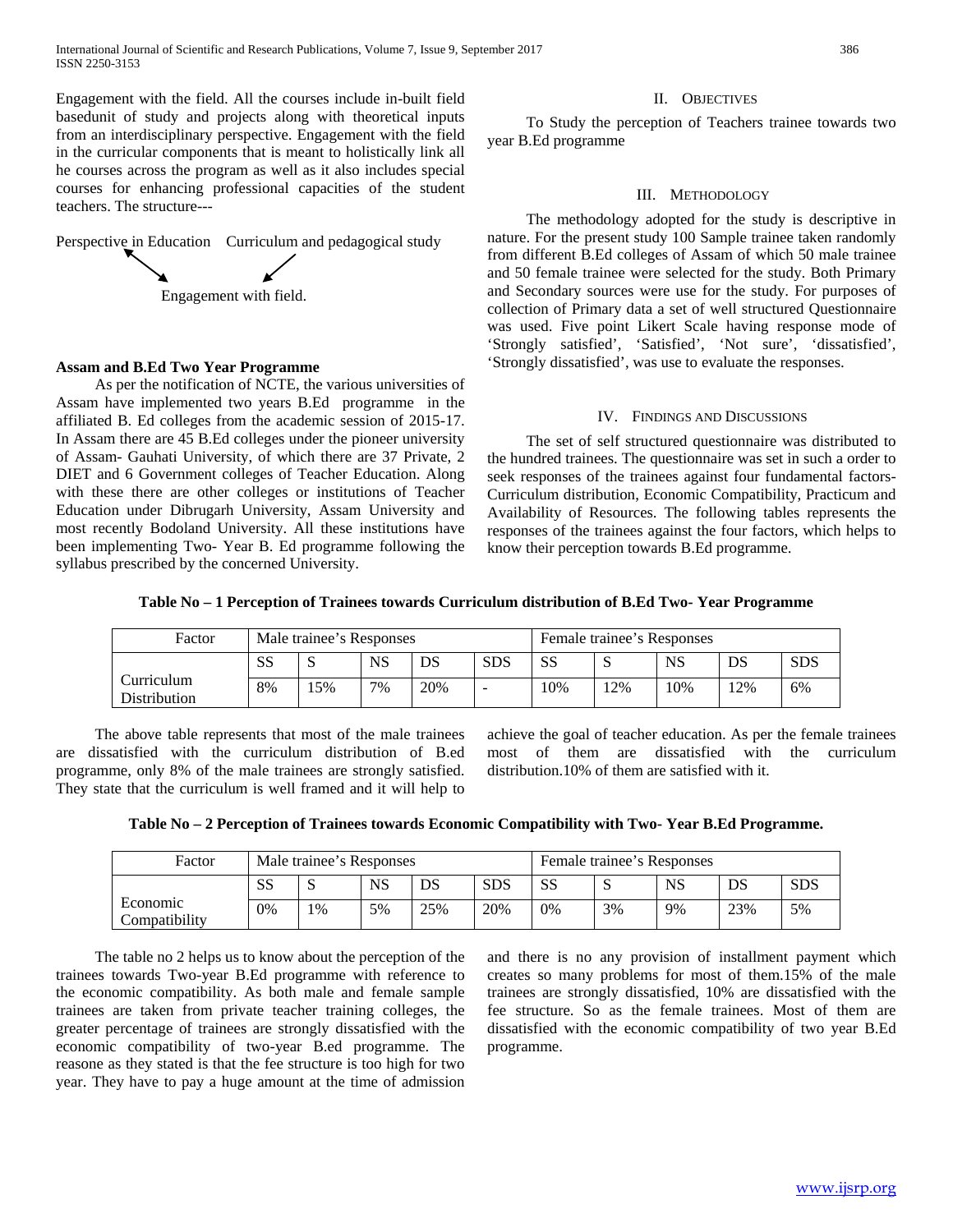| Factor                | Male trainee's Responses |     |           |     |            | Female trainee's Responses |        |           |     |            |
|-----------------------|--------------------------|-----|-----------|-----|------------|----------------------------|--------|-----------|-----|------------|
| <b>Practicum Part</b> | SS                       |     | <b>NS</b> | DS  | <b>SDS</b> | <b>SS</b>                  | N      | <b>NS</b> | DS  | <b>SDS</b> |
|                       | <sup>2%</sup>            | 10% | 3%        | 10% | 15%        | 5%                         | $12\%$ | 4%        | 12% | 17%        |

**Table No 3 Perception of trainees towards practicum part of two year B. Ed programme**

 Table no 3 reflects the opinion of the trainees towards the practicum aspects of two year B.Ed proframme. It is observed that there is a mixed perception towards the practicum aspects. It is found that majority of the male trainees supports practicum as they believe learning by doing will provide them better experience of teaching profession. Regarding practicum, most of the female trainees show positive responses. 17% are strongly satisfied.

# **Table No-4 Perception of trainees towards Availability of resources for two-year B.Ed programme**

| Factor                      | Male trainee's Responses |    |    |     |            | Female trainee's Responses |     |    |     |            |
|-----------------------------|--------------------------|----|----|-----|------------|----------------------------|-----|----|-----|------------|
|                             | SS                       | د، | NS | DS  | <b>SDS</b> | <b>SS</b>                  | ю   | NS | DS  | <b>SDS</b> |
| Availability of<br>Resorces | 3%                       | 5% | 7% | 20% | 15%        | 3%                         | 10% | 6% | 20% | 11%        |

 This table no 4 represents that both male and female trainees are somewhat dissatisfied with the availability of the resources for two year B.ed course like –building infracture, adequate numbers of books, (financial aid in terms of4months Internship) .The colleges from which the samples are selected are private.

 **Major findings:** To reach the objective of the study, the major findings of the study are stated bellow which come out of the study-

- The teacher trainees show a mixed perception towards the Two –year B.Ed programme.
- The greater percentage of the sample trainees are dissatisfied with the curriculum distribution of the two year B.Ed program. Some of them stated that there are more theoretical paper in the first year and the papers included in the second year is more complex.
- The teacher education as an optional paper is point of dissatisfaction for most of them, whereas it should be the core paper as stated by them.
- The most of the trainees have negative perception towards the two year B.ed programme in respect to its economic compatibility. The fee structure is too high to afford for some trainees for one more year.
- Most of the trainees prefer one year B.ed programme to two year in respect of its durability and economic compatibility.
- Teaching for four months in school under the Internship programme without any remuneration has become hard for some of the trainees.
- Lack of warranty of getting involved in the desired profession after a two year long course is a also factor of disinterest to the progamme.

# V. SUGGESTIONS

 On the basis of the above discussion and findings, some suggestions are put forth to create positive perception among the trainees so that the actual goal of Two-tear B.Ed as prescribed by NCTE can be achieved-

- Collaborative efforts on the part of authorized body, teacher educational institution, teacher educator and the teacher trainees is needed.
- Government should provide financial aid to the teacher educational institutions so that it decreases the financial burden on the part of the trainees.
- Financial assistance from government or authorized body will help the institutions to improve physical structure which will be motivational and interesting for the trainees to pursue the program.
- Provision of stipend/ scholarship if can be made for the trainees then born teacher can be identified.
- More number of experimental school be established so that trainees can practice teaching in a peaceful and meaningful manner rather than hurried manner which is common to most trainees
- Teacher educators should be recruited in more numbers and they should be provided due recognition.

# VI. CONCLUSION

 Thus, on the basis of the above study it can be observed that due to high fee structure, most of the trainees have created a negative perception towards the course. Though interview it is observed that they have high expectation from the programme and they come to the course by their choice but extension of one more year creates economic hurdles for most of them. Teachers are the nation builders, to build the nation they must be well trained. Teaching is not a easy task. To train the trainees in teaching task needs lots of process, projects and time. Two-year is a ideal duration for preparing the student teacher who will involve in the student making process throughout their lives. If government pay kind attention to the teacher educational institutes then the trainees will take the programme with wholeheart. The number people of seeking B.Ed is more than number of Government Teacher education Colleges.